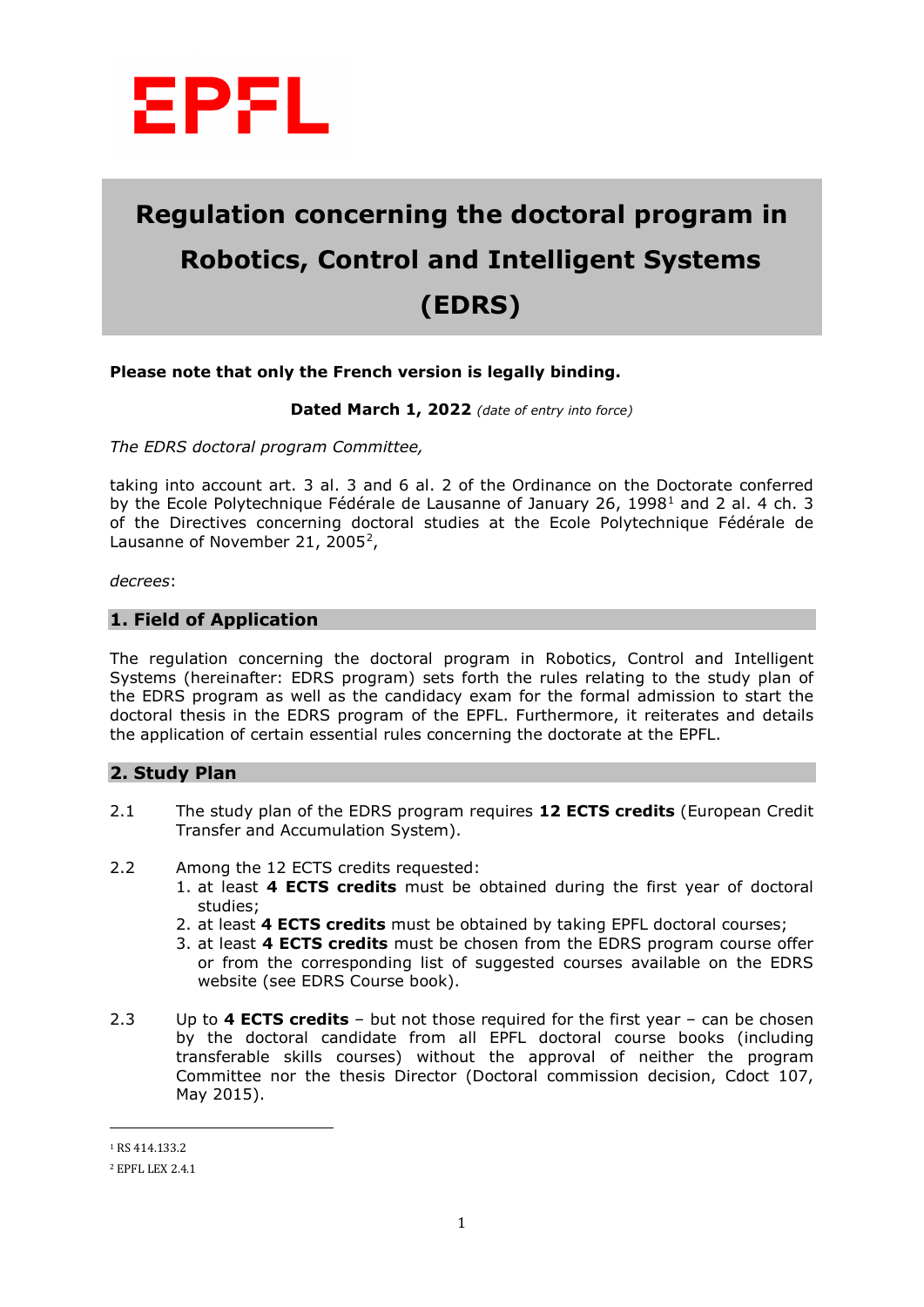2.4 The ECTS credits may be obtained by passing EPFL courses at the Doctoral, Master or even Bachelor level (the latter requiring a motivation letter duly approved by the EDRS program Director). For courses passed at another Swiss or foreign university, the credit equivalence is determined on a case-by-case basis by the EDRS program Director. The credits acquired outside EPFL are among the 8 ECTS credits, which require the approval of the thesis Director. Finally, in the absence of an assessment to validate the external credits, the EDRS doctoral program Committee will organize an assessment at EPFL.

# **3. Candidacy Exam**

- 3.1 To be formally admitted to start a doctoral thesis at the EPFL, the doctoral candidate must successfully pass the candidacy exam at the end of the  $1<sup>st</sup>$  year of doctoral studies (art. 6 and 8 al. 1 let. a of the Ordinance on the Doctorate and art. 8 al. 1 and 2 of the Directive concerning doctoral studies at the EPFL). The candidacy exam involves prior submission of the research plan (guidelines for the research plan are available on the EDRS website) as well as an oral presentation of approximately 30 minutes about the research proposal, followed by questions from the jury. The candidate must demonstrate the originality of the thesis subject, the objectives and methods envisaged, as well as the hypotheses and related scientific arguments, including the general context of the thesis subject, the state of the art of research in the area, the position of the planned work within the research area, the plan and the methodology for the research project as well as the timeframe for its completion. The progress achieved during the first year must be included in the research plan as well.
- 3.2 The jury of the candidacy exam is composed of the following members:
	- 1. The jury President, Professor or MER affiliated to the EDRS program and external to the laboratory of the candidate;
	- 2. The thesis Director of the candidate and co-Director, if applicable;
	- 3. An expert, Professor or MER of EPFL, external to the laboratory of the candidate;
	- 4. An additional expert is allowed by the EDRS program. This optional expert must have a doctorate and be external to the laboratory of the candidate.

The jury proposal must be approved by the EDRS program Director.

- 3.3 The jury deliberations process takes place without the candidate. The jury President aims at obtaining a unanimous consensus around the decision. If the decision is not unanimous, a vote is requested and the majority vote wins. If the vote results in a tie, the jury President takes the final decision. All jury members must vote, abstentions are not accepted. After deliberations, the President verbally informs the candidate of the result of the candidacy exam. An electronic copy of the signed evaluation form, including the decision and possible recommendations, is transmitted to the candidate and to the jury members by the EDRS program upon reception from the jury President. The candidate finally receives from the EPFL, a decision to formally accept or refuse the start of a doctoral thesis at the EPFL (art. 8 al. 2 of the Ordinance on the Doctorate).
- 3.4 In case of failure of the first candidacy attempt, the candidate has the possibility to re-take the exam. The jury composition of the re-take exam is in principle the same as that of the first attempt; however, the jury President of the re-take exam must be a committee member of the EDRS program. If this is not the case at the first attempt, an EDRS committee member will replace the original jury President, who then will become a second expert. In this case, no additional optional expert is accepted. The jury proposal of the re-take exam must be approved by the EDRS program Director as well.